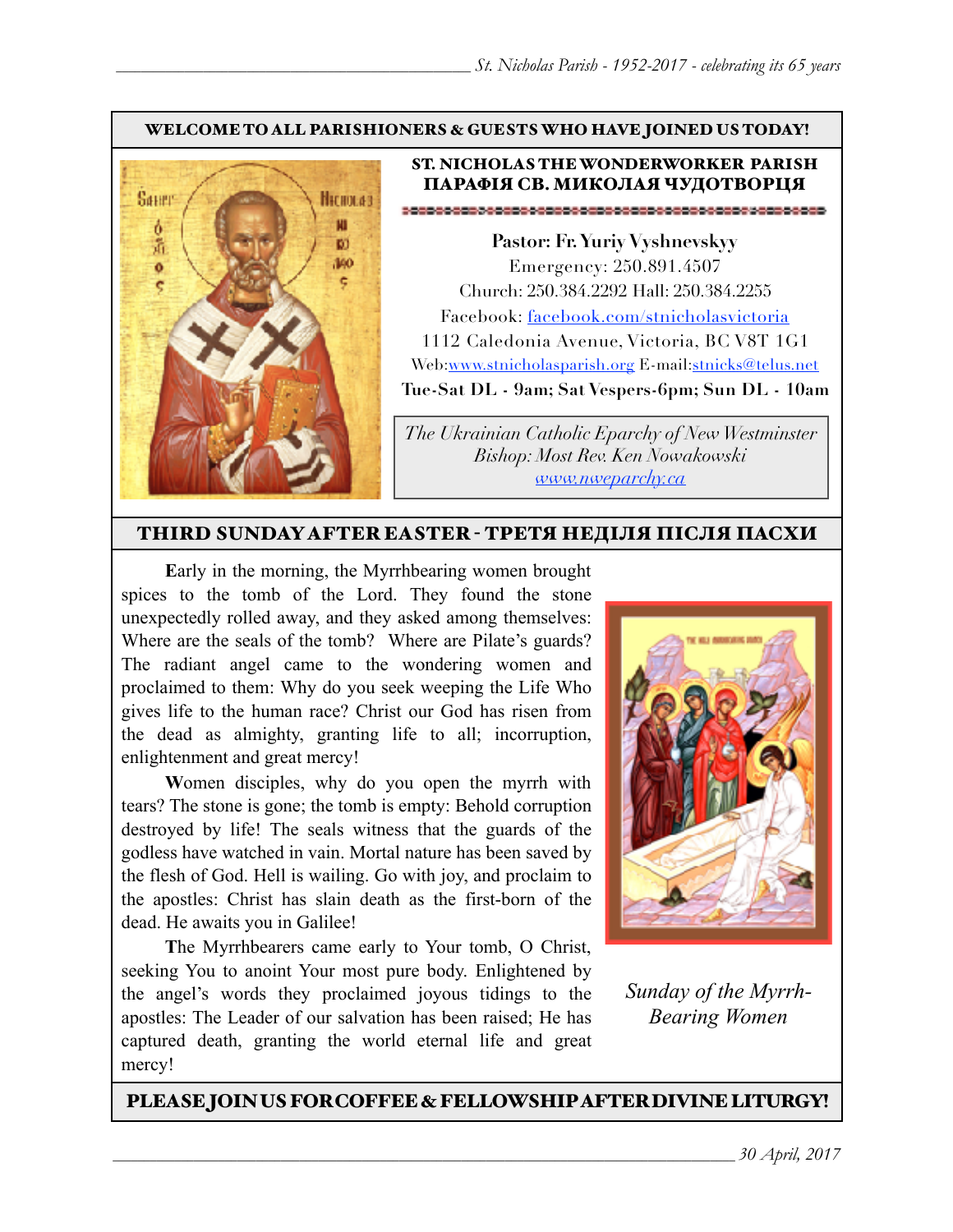| <b>SUNDAY HYMNS</b>                                                                                                                                                                                                                                                                                                                                                                                                                                                                                                                                                                                                                           |                |                                                                         |                                                               |                                    |                    |  |
|-----------------------------------------------------------------------------------------------------------------------------------------------------------------------------------------------------------------------------------------------------------------------------------------------------------------------------------------------------------------------------------------------------------------------------------------------------------------------------------------------------------------------------------------------------------------------------------------------------------------------------------------------|----------------|-------------------------------------------------------------------------|---------------------------------------------------------------|------------------------------------|--------------------|--|
| <b>OPENING HYMN</b>                                                                                                                                                                                                                                                                                                                                                                                                                                                                                                                                                                                                                           |                | Христос Воскрес! Ликуйте Нині/Rejoice! For Christ Is Risen! pg. 196-197 |                                                               |                                    |                    |  |
| <b>COMMUNION HYMN</b>                                                                                                                                                                                                                                                                                                                                                                                                                                                                                                                                                                                                                         |                | Согласно заспіваймо / Let Us Sing and Chant Our Praise. pg.188-190      |                                                               |                                    |                    |  |
| <b>CLOSING HYMN</b>                                                                                                                                                                                                                                                                                                                                                                                                                                                                                                                                                                                                                           |                |                                                                         | Христос воскрес! Радість з Неба / Let All Profess pg. 202-202 |                                    |                    |  |
| Please join us today in singing our Sunday hymns!                                                                                                                                                                                                                                                                                                                                                                                                                                                                                                                                                                                             |                |                                                                         |                                                               |                                    |                    |  |
| <b>SUNDAY &amp; DAILY SCHEDULE</b>                                                                                                                                                                                                                                                                                                                                                                                                                                                                                                                                                                                                            |                |                                                                         |                                                               |                                    |                    |  |
| SUNDAY, April 30                                                                                                                                                                                                                                                                                                                                                                                                                                                                                                                                                                                                                              |                | Divine Liturgy - for the Parishioners of St Nicholas Parish             |                                                               |                                    | 10:00 AM           |  |
| MONDAY, May 1                                                                                                                                                                                                                                                                                                                                                                                                                                                                                                                                                                                                                                 |                |                                                                         | <b>NO SERVICES</b>                                            |                                    |                    |  |
| TUESDAY, May 2                                                                                                                                                                                                                                                                                                                                                                                                                                                                                                                                                                                                                                |                | Divine Liturgy of St. John Chrysostom                                   |                                                               | 9:00 AM                            |                    |  |
| <b>WEDNESDAY, May 3</b>                                                                                                                                                                                                                                                                                                                                                                                                                                                                                                                                                                                                                       |                |                                                                         | Divine Liturgy of St. John Chrysostom                         |                                    | 9:00 AM            |  |
| THURSDAY, May 4                                                                                                                                                                                                                                                                                                                                                                                                                                                                                                                                                                                                                               |                |                                                                         | Divine Liturgy of St. John Chrysostom / Moleben               |                                    |                    |  |
| FRIDAY, May 5                                                                                                                                                                                                                                                                                                                                                                                                                                                                                                                                                                                                                                 |                | Divine Liturgy of St. John Chrysostom                                   |                                                               |                                    | 9:00 AM            |  |
| SATURDAY, May 6                                                                                                                                                                                                                                                                                                                                                                                                                                                                                                                                                                                                                               |                |                                                                         | Divine Liturgy of St. John Chrysostom<br><b>Vespers</b>       |                                    | 9:00 AM<br>6:00 PM |  |
| SUNDAY, May 7                                                                                                                                                                                                                                                                                                                                                                                                                                                                                                                                                                                                                                 |                |                                                                         | Divine Liturgy - for the Parishioners of St Nicholas Parish   |                                    | 10:00 AM           |  |
| Please Note: to request a Divine Liturgy for a special intention, please see Fr. Yuriy to arrange for it!                                                                                                                                                                                                                                                                                                                                                                                                                                                                                                                                     |                |                                                                         |                                                               |                                    |                    |  |
| <b>SUNDAY EPISTLE READERS</b>                                                                                                                                                                                                                                                                                                                                                                                                                                                                                                                                                                                                                 |                |                                                                         |                                                               |                                    |                    |  |
| <b>DATE</b>                                                                                                                                                                                                                                                                                                                                                                                                                                                                                                                                                                                                                                   | <b>READING</b> |                                                                         |                                                               | <b>UKRAINIAN</b><br><b>ENGLISH</b> |                    |  |
| SUNDAY, April 30                                                                                                                                                                                                                                                                                                                                                                                                                                                                                                                                                                                                                              | Act. 6: 1-7    | Rita Vanderven<br>Andrij Pelekhatyi                                     |                                                               |                                    |                    |  |
| SUNDAY, May 7                                                                                                                                                                                                                                                                                                                                                                                                                                                                                                                                                                                                                                 | Act. 9: 32-42  | Liliia Palyvoda                                                         |                                                               | Darryl Huculak                     |                    |  |
| SUNDAY, May 14                                                                                                                                                                                                                                                                                                                                                                                                                                                                                                                                                                                                                                | Act. 11: 19-30 | Motria Koropecky                                                        |                                                               | Graciela Spaciuk-Schwarz           |                    |  |
| SUNDAY, May 21                                                                                                                                                                                                                                                                                                                                                                                                                                                                                                                                                                                                                                | Act. 16: 16-34 | Yuliya Pelekhata                                                        |                                                               | William Vanderven                  |                    |  |
| Thank you, Epistle readers, for your service in proclaiming God's Word!                                                                                                                                                                                                                                                                                                                                                                                                                                                                                                                                                                       |                |                                                                         |                                                               |                                    |                    |  |
| <b>PARISH COUNCIL EXECUTIVE</b>                                                                                                                                                                                                                                                                                                                                                                                                                                                                                                                                                                                                               |                |                                                                         | <b>PASTORAL MINISTRY &amp; HOLY MYSTERIES</b>                 |                                    |                    |  |
| CHAIRPERSONAlec Rossa - 250.472.3374<br>SECRETARYCindy Lazaruk - 778.677.9072<br>BAPTISMSby appointment<br>TREASURERWilliam Vanderven - 250.478.1458<br>MARRIAGESsix months notice should<br>FINANCIAL SECRETARYDavid Newberry - 250.598.8197<br>be given to the parish priest, and he should be<br>FUNDRAISING/HALL RENTALRobert Herchak - 250.386.7872<br>contacted before any other arrangements are made<br>MAINTENANCEMurray Chapman - 250.658.4769<br>FUNERALSby appointment<br>LITURGICAL COMMITTEEMotria Koropecky - 250.658.3051<br>MEMBER AT LARGELiliia Palyvoda - 250.857.1683<br>VIBRANT PARISHDarlene DeMerchant - 250.727.3837 |                |                                                                         |                                                               |                                    |                    |  |
| <b>Bequests &amp; Wills:</b> Leaving a bequeath is a process of giving a donation through your will. It is                                                                                                                                                                                                                                                                                                                                                                                                                                                                                                                                    |                |                                                                         |                                                               |                                    |                    |  |

simply a distribution from your estate to a charitable organization through your last will and testament. It can be as small or as large a donation as you wish. It is important that you talk to your lawyer about the process. In your kindness please remember St Nicholas the Wonderworker Ukrainian Catholic Church in your bequeath and will. If anyone wishes to make such a bequeath in their will, the following clause may be included or added to a will: "I give, devise, and bequeath to St Nicholas the Wonderworker Ukrainian Catholic Parish - 1112 Caledonia Avenue, Victoria BC, V8T 1G1, the sum of \$  $\qquad \qquad$  (or  $\qquad \qquad$  % of my estate), to be used for the benefit of the parish and it's pastoral activities."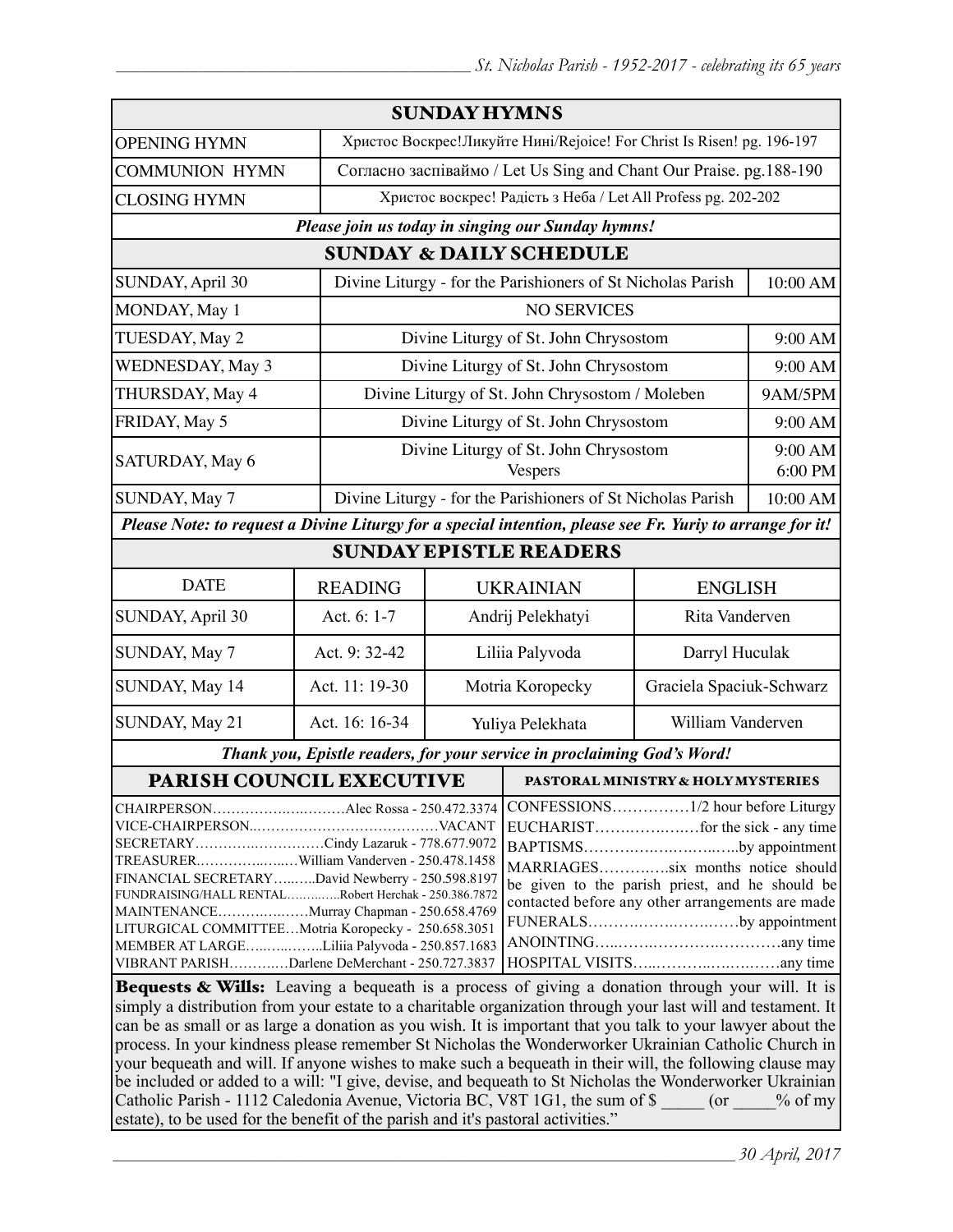## **Vibrant Parish Prayer**

**O** God, Creator of Heaven and Earth! Because of your indescribable love for us, you sent your Only-Begotten Son, Our Lord and Saviour, Jesus Christ - The Way, The Truth, and The Life and our Salvation. In His name, we turn to You. Strengthen our hearts and minds in Christian love and in unity of purpose as we strive to build a Vibrant Parish. Give us the grace to model our lives according to the Word of God. Instill in us the desire to pray and to celebrate the Holy Mysteries as one Christian Family in our Parish Community. Inspire us to follow Your great command to be a servant to the less fortunate among us! Grant this, O Lord, through the mercies and love for mankind of Your Only-Begotten Son with whom You are blessed, together with Your All-Holy, Good and Life-Giving Spirit, now and forever and ever. Amen!



# **The Vibrant Parish**

**A Place To Encounter The Living Christ** Through the word, the Holy Mysteries & Prayer, Serving One's Neighbor, Leadership Fostering & Serving Unity and Missionary Spirit (His Beatitude Sviatoslav)



## **Молитва Живої Парафії**

**Г**осподи Ісусе Христе, Пастирю Добрий, як колись Ти пригорнув заблуканих овечок, щоб вони пізнали Твій голос і були Твоїм стадом, так і сьогодні глянь ласкаво з небесних висот на нашу парафію та зішли на неї Твого Святого Духа, щоб вона була місцем пізнання радості Доброї Новини. Скріплюй нас Твоєю присутністю та єднай нас кожночасно в молитві. Даруй нам духа служіння ближньому, щоб у нашій парафії кожний міг зустріти Тебе, милостивого Бога. Благослови наш духовний провід Твоєю мудрістю і дай, щоб ніхто з нас не шкодував ні часу, ні талантів, ні матеріальних дібр для розбудови Твого царства. Єднай нас у мирі та злагоді, щоб ми були Твоєю спільнотою любові. Всели в нас місійного духа, щоб ми стали тим світилом євангельського слова, молитви і добрих діл, що кличе кожного до участі в Божественному житті, щоб славилося, Спасе, Твоє Ім'я з безначальним Твоїм Отцем та пресвятим, благим і животворящим Твоїм Духом нині, і повсякчас, і на віки віків. Амінь.

# DIVINE LITURGY PROPERS

*The Divine Liturgy - An Anthology for Worship: Liturgy - pg. 388-461; propers - pg. 520*

**Troparion, Tone 2:** When You went down to death, O Life Immortal,\* You struck Hades dead with the blazing light of Your divinity.\* When You raised the dead from the nether world,\* all the powers of heaven cried out:\* "O Giver of Life, Christ our God, glory be to You!"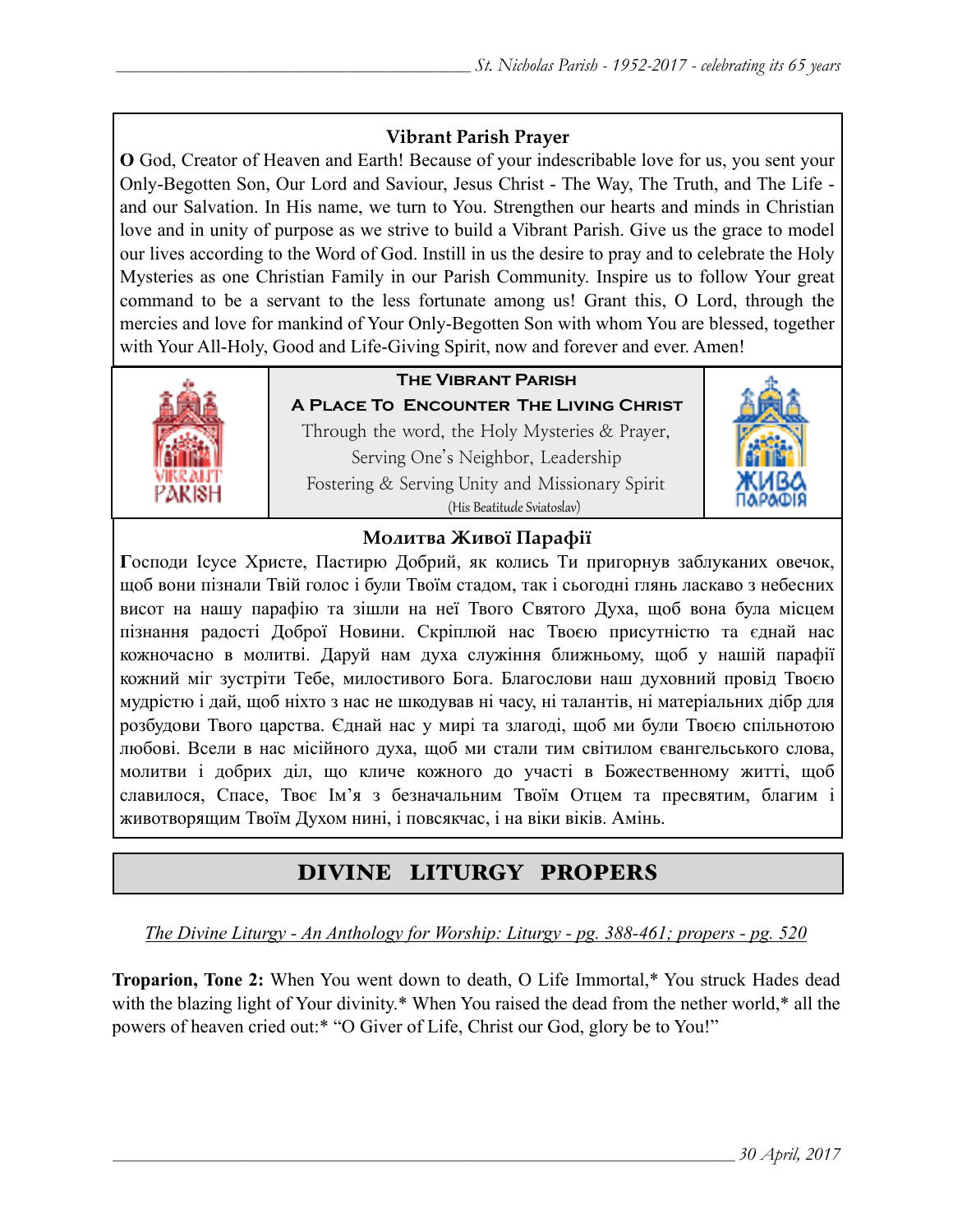**Troparion, Tone 2:** The noble Joseph took down Your most pure body from the tree.\* He wrapped it with a clean shroud and aromatic spices\* and placed it in a new tomb.\* But on the third day You arose, O Lord,\* granting the world Your great mercy.

**Glory: Now: Kontakion, Tone 2:** You commanded the myrrh-bearers to rejoice, O Christ God,\* and ended the grief of our mother Eve by Your Resurrection.\* You ordered the apostles to proclaim to all:\* "The Saviour is risen from the tomb."

**Prokeimenon, Tone 6:** Save Your people, O Lord, \* and bless Your inheritance. *Verse:* Unto You I will cry, O Lord, my God, lest You turn from me in silence.

**Epistle - Act 6:1-7 - A reading from the Acts of the Apostles:** In those days, when the disciples were increasing in number, the Hellenists complained against the Hebrews because their widows were being neglected in the daily distribution of food. And the twelve called together the whole community of the disciples and said, 'It is not right that we should neglect the word of God in order to wait at tables. Therefore, friends, select from among yourselves seven men of good standing, full of the Spirit and of wisdom, whom we may appoint to this task, while we, for our part, will devote ourselves to prayer and to serving the word.' What they said pleased the whole community, and they chose Stephen, a man full of faith and the Holy Spirit, together with Philip, Prochorus, Nicanor, Timon, Parmenas, and Nicolaus, a proselyte of Antioch. They had these men stand before the apostles, who prayed and laid their hands on them. The word of God continued to spread; the number of the disciples increased greatly in Jerusalem, and a great many of the priests became obedient to the faith.

**Alleluia, Tone 8:** *Verse:* You have shown favour to Your land, O Lord; You brought back the captives of Jacob. *Verse:* Mercy and truth have met; righteousness and peace have embraced.

**Gospel - Mark 15:43-16:8 -** At that time Joseph of Arimathea, a distinguished member of the council, who was himself awaiting the kingdom of God, came and courageously went to Pilate and asked for the body of Jesus. Pilate was amazed that he was already dead. He summoned the centurion and asked him if Jesus had already died. And when he learned of it from the centurion, he gave the body to Joseph. Having bought a linen cloth, he took him down, wrapped him in the linen cloth and laid him in a tomb that had been hewn out of the rock. Then he rolled a stone against the entrance to the tomb. Mary Magdalene and Mary the mother of Joses watched where he was laid. When the sabbath was over, Mary Magdalene, Mary, the mother of James, and Salome bought spices so that they might go and anoint him. Very early when the sun had risen, on the first day of the week, they came to the tomb. They were saying to one another, "Who will roll back the stone for us from the entrance to the tomb?" When they looked up, they saw that the stone had been rolled back; it was very large. On entering the tomb they saw a young man sitting on the right side, clothed in a white robe, and they were utterly amazed. He said to them, "Do not be amazed! You seek Jesus of Nazareth, the crucified. He has been raised; he is not here. Behold the place where they laid him. But go and tell his disciples and Peter, 'He is going before you to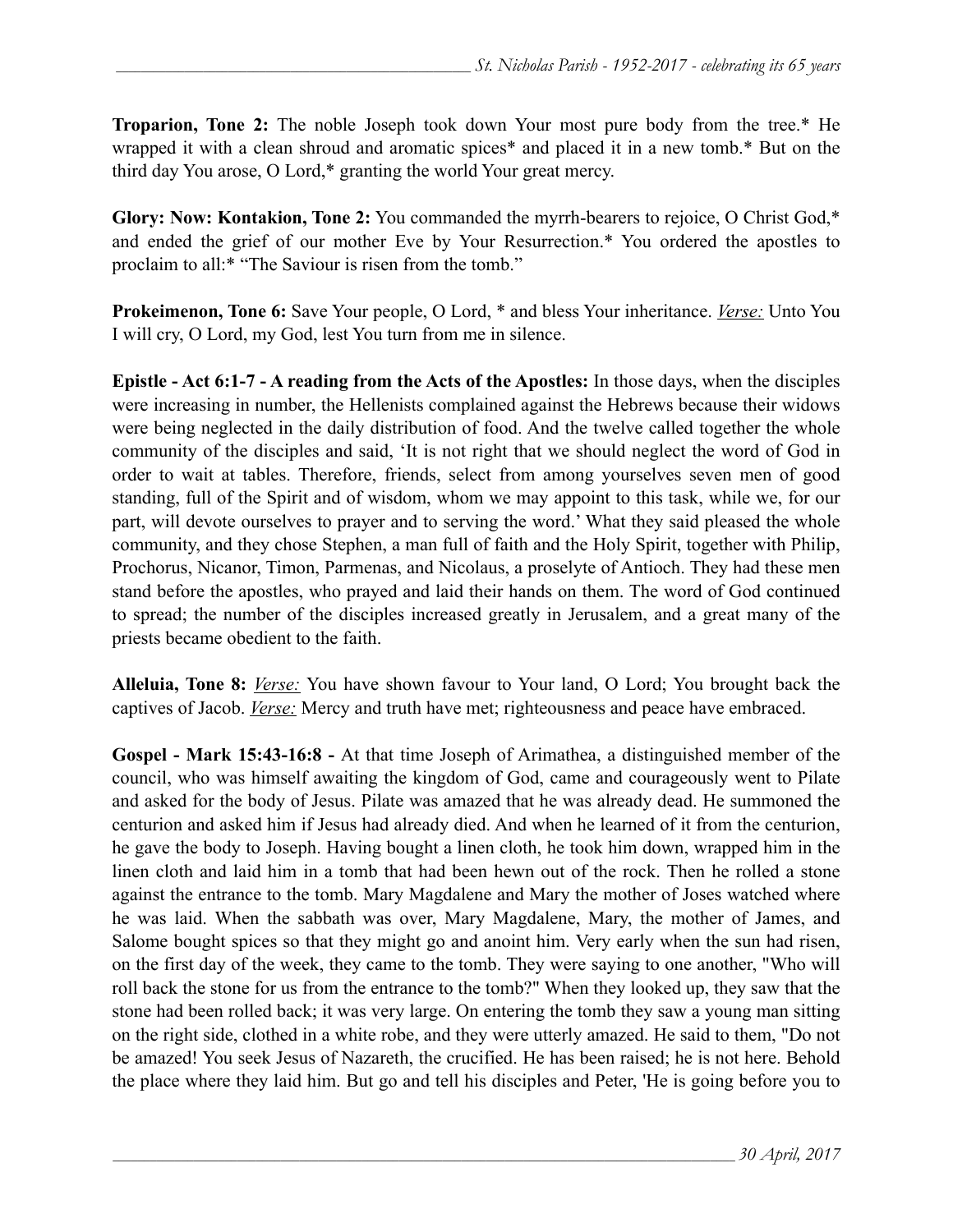Galilee; there you will see him, as he told you.'" Then they went out and fled from the tomb, seized with trembling and bewilderment. They said nothing to anyone, for they were afraid.

*Instead of* **"It is truly..."** *we sing:* The Angel cried out to the One full of Grace: O chaste Virgin, rejoice! And again I say, Rejoice! Your Son has risen from the tomb on the third day, and raised the dead. Let all people rejoice! Shine, shine, O new Jerusalem! for the glory of the Lord has risen upon you! Exult now and be glad, O Sion! And you, O chaste Mother of God, take delight in the resurrection of your Son.

**Communion Hymn:** Receive the Body of Christ;\* taste the fountain of immortality.\* Praise the Lord from the heavens; praise Him in the highest.\* Alleluia, alleluia,\* alleluia.

*Instead of* **"Blessed is He"** *we sing:* Christ is risen from the dead, trampling death by death, and to those in the tombs giving life *(1x)*.

*Instead of* "We have seen the true light" *we sing:* Christ is risen from the dead, trampling death by death, and to those in the tombs giving life *(1x)*.

*Instead of* "Let our mouths be filled" *we sing:* Christ is risen from the dead, trampling death by death, and to those in the tombs giving life *(3x)*.

*Instead of* **"Blessed be the name of the Lord"** *we sing:* Christ is risen from the dead, trampling death by death, and to those in the tombs giving life *(3x)*.

 $\langle$ 

**Тропар, глас 2:** Коли зійшов Ти до смерти, Життя безсмертне,\* тоді ад умертвив ти блистінням Божества.\* Коли ж і умерлих із глибин підземних воскресив Ти,\* всі сили небесні взивали:\* Життедавче, Христе Боже наш, слава Тобі.

**Тропар, глас 2:** Благообразний Йосиф, з древа знявши пречистеє тіло твоє,\* плащаницею чистою обвив,\* і ароматами в гробі новім, покривши, положив;\* та по трьох днях воскрес єси, Господи,\* даруючи світові велику милість.

**Слава: І нині: Кондак, глас 2:** Радуватися мироносицям повелів ти,\* плач праматері Єви втихомирив ти воскресінням твоїм, Христе Боже,\* апостолам же твоїм проповідувати повелів ти:\* Спас воскрес із гробу.

**Прокімен, глас 6:** Спаси, Господи, людей Твоїх\* і благослови спадкоємство Твоє. *Стих:*  До Тебе, Господи, взиватиму; Боже мій, не відвертайсь мовчки від мене.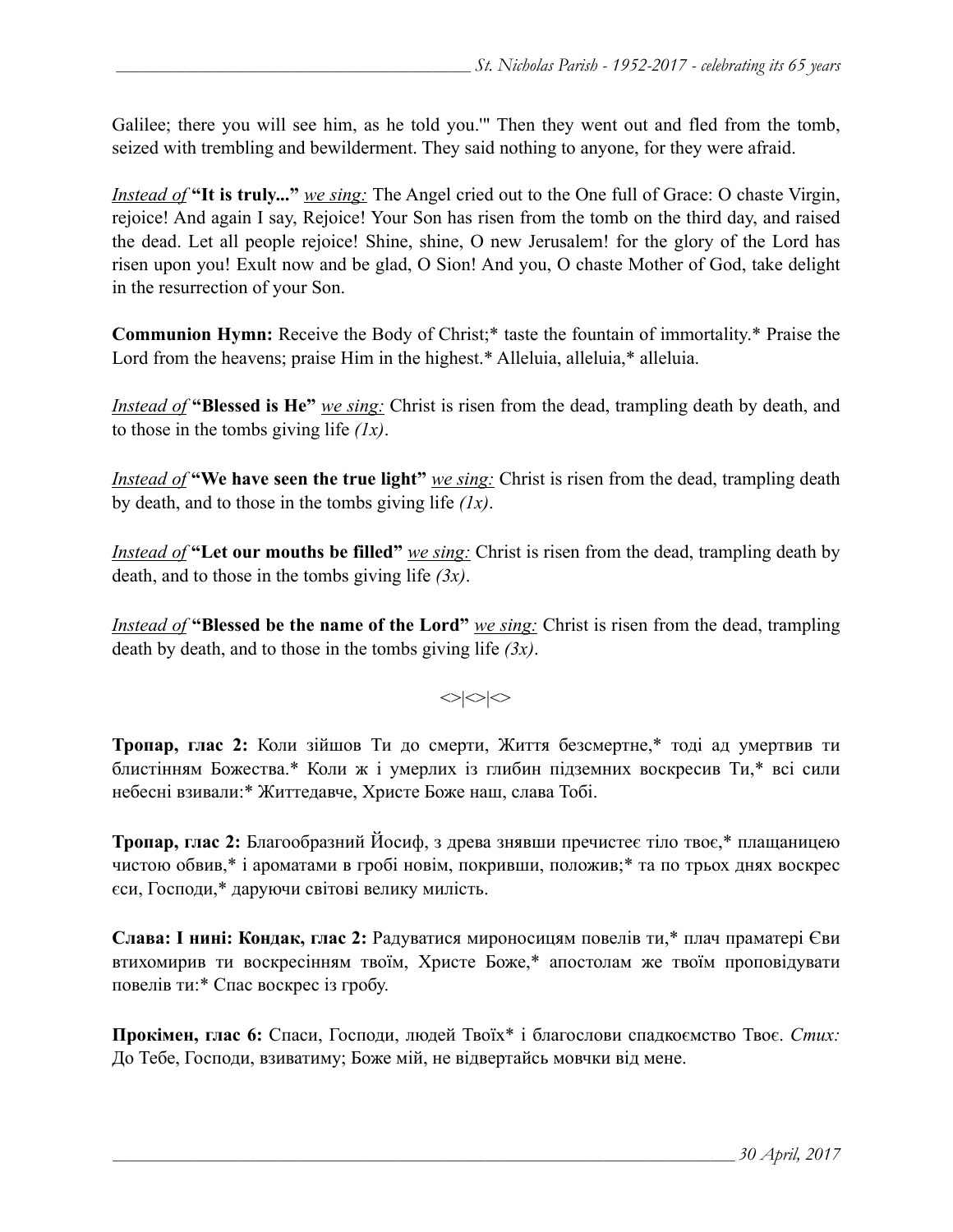**Апостол - Дія. 6:1-7 - З книги Діянь Святих Апостолів читання:** Тими днями, коли учнів ставало дедалі більше, зчинилось нарікання гелленістів на євреїв, що вдів їхніх занедбано в щоденній службі. Тоді дванадцятеро прикликали громаду учнів і сказали: «Не личить нам лишити слово Боже і при столах служити. Нагледіть собі, отже, з-поміж вас, брати, сімох мужів доброї слави, повних Духа та мудрости, а ми їх поставимо для цієї служби; самі ж ми будемо пильно перебувати у молитві і служінні слова.» Вподобалось це слово всій громаді й вибрали Стефана, мужа, повного віри і Святого Духа, Филипа, Прохора, Ніканора, Тимона, Пармена та Миколая, прозеліта з Антіохії, і поставили їх перед апостолами і, помолившись, поклали на них руки. І росло слово Боже та множилось число учнів у Єрусалимі вельми, і велика сила священиків були слухняні вірі.

**Алилуя, глас 8:** *Стих:* Благоволив ти, Господи, землю твою, ти повернув полон Яковів. *Стих:* Милість і істина зустрілися, правда і мир обцілувалися.

**Євангеліє - Мр 15:43-16:8 -** У той час Йосиф Ариматейський, поважний радник, що й сам очікував Божого Царства, прибув і, сміливо ввійшовши до Пилата, попросив тіло Ісуса. Пилат же здивувався, що вже вмер; і прикликавши сотника, спитав його, чи давно помер. Довідавшись від сотника, він видав Йосифові тіло; а Йосиф, купивши полотно, зняв його, обгорнув полотном і поклав його у гробі, що був висічений у скелі; потім прикотив камінь до входу гробу; Марія ж Магдалина й Марія, мати Йосифа, дивились, де його покладено. Якже минула субота, Марія Магдалина, Марія, мати Якова, та Саломія купили пахощів, щоб піти та намастити його. Рано-вранці, першого дня тижня, прийшли вони до гробу, як сходило сонце, та й говорили між собою: "Хто нам відкотить камінь від входу до гробу?" Але поглянувши, побачили, що камінь був відвалений, – був бо дуже великий. Увійшовши до гробу, побачили юнака, що сидів праворуч, одягнений у білу одежу, – і вжахнулись. А він до них промовив: "Не жахайтеся! Ви шукаєте Ісуса Назарянина, розп'ятого Він воскрес, його нема тут. Ось місце, де його були поклали. Але йдіть, скажіть його учням та Петрові, що випередить вас у Галилеї: там його побачите, як він сказав вам." І вони, вийшовши, втекли від гробу, бо жах і трепет огорнув їх, і нікому нічого не сказали, бо боялися.

*Замість* **"Достойно"** *ми співаємо:* Ангел сповіщав Благодатній: Чистая Діво, радуйся. І знову кажу: Радуйся. Твій Син воскрес тридневний із гробу, і мертвих воздвигнув він; люди, веселіться. Світися, світися, новий Єрусалиме, слава бо Господня на тобі возсіяла. Радій нині і веселися, Сіоне. А ти, Чистая, красуйся, Богородице, востанням рождення твого.

**Причасний:** Тіло Христове прийміть, джерела безсмертного споживіть. Хваліте Господа з небес, хваліте Його на висотах. Алилуя, алилуя, алилуя.

*Замість* **"Благословен, хто йде в ім'я Господнє"** *співаємо:* Христос воскрес із мертвих, смертю смерть подолав, і тим, що в гробах, життя дарував *(1x)*.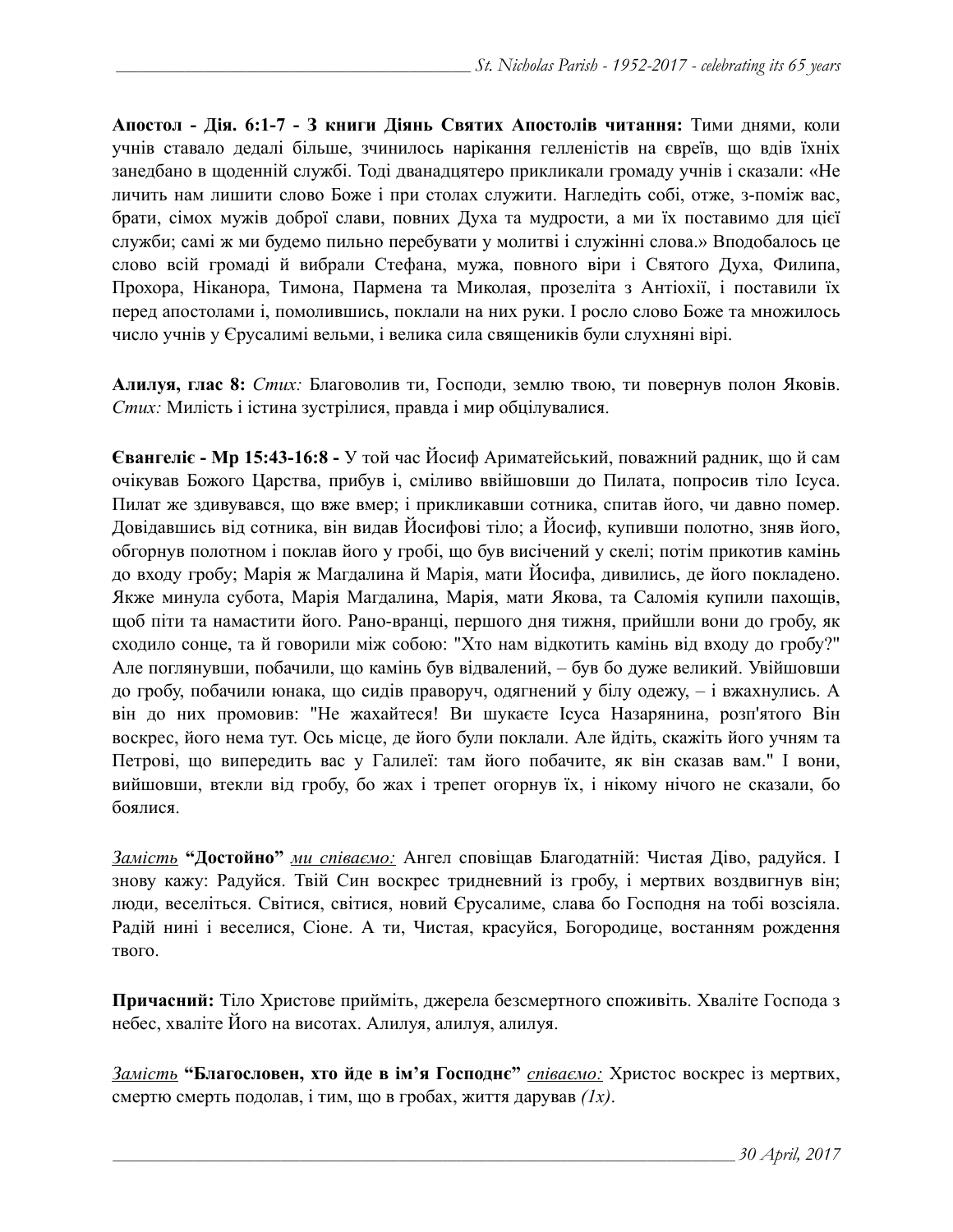*Замість* **"Ми бачили світло істинне"** *співаємо:* Христос воскрес із мертвих, смертю смерть подолав, і тим, що в гробах, життя дарував *(1x)*.

*Замість* **"Нехай сповняться"** *співаємо:* Христос воскрес із мертвих, смертю смерть подолав, і тим, що в гробах, життя дарував *(3x)*.

*Замість* **"Будь ім'я Господнє"** *співаємо:* Христос воскрес із мертвих, смертю смерть подолав, і тим, що в гробах, життя дарував *(3x)*.

# ANNOUNCEMENTS

- ✦**CONGRATULATION** to SOPHIA TSEPENYUK, THOMAS MACGILLIVRAY, JEREMY TSEPENYUK & GRAYSON HUCULAK on on the receiving their first Confession and first Solemn Holy Communion. May God always bless you and protect your pure hearts. Многая Літа – Христос Воскрес!
- ✦**PARISH COUNCIL MEETING:** Tuesday, May 2 at 6:30 PM
- ✦**MOLEBEN TO THE MOTHER OF GOD:** every Thursday during in May at 5PM
- ✦**HAPPY BIRTHDAY** to JOHN SHAVCHOOK and all those who celebrated their birthdays this past week. May the Lord Our God continue to bless you abundantly and the Holy Mother of God protects you at all times. Многая Літа – Христос Воскрес!
- ✦**PILGRIMAGE TO THE HOLY LAND:** October 12-24, 2017. Walk in the footsteps of Jesus; an unforgettable experience with Fr, Joe Ostopowich, Sr. Angelica SSMI, brother & sister pilgrims. For details and price call Myrna Arychuk at 604.617.7200
- ✦**PARISH CALENDAR OF BIRTHDAYS & ANNIVERSARIES:** If you would like to be included in our Parish Calendar of Birthday and Anniversary celebrations, please put date in our calendar located at the church vestibule. Each week, we will list the names in our parish bulletin so we can celebrate these happy occasions together!
- ✦**PRAYER REQUEST:** Please keep in your prayers LYN SALYN and other members of our parish, our family and friends who are ailing, in hospitals, nursing homes and those who are not able to join actively in their community.
- ✦**TRAVELING ICON:** Anyone interested in gracing their home with Christ The Teacher Icon can call Darlene DeMerchant at 250.727.3837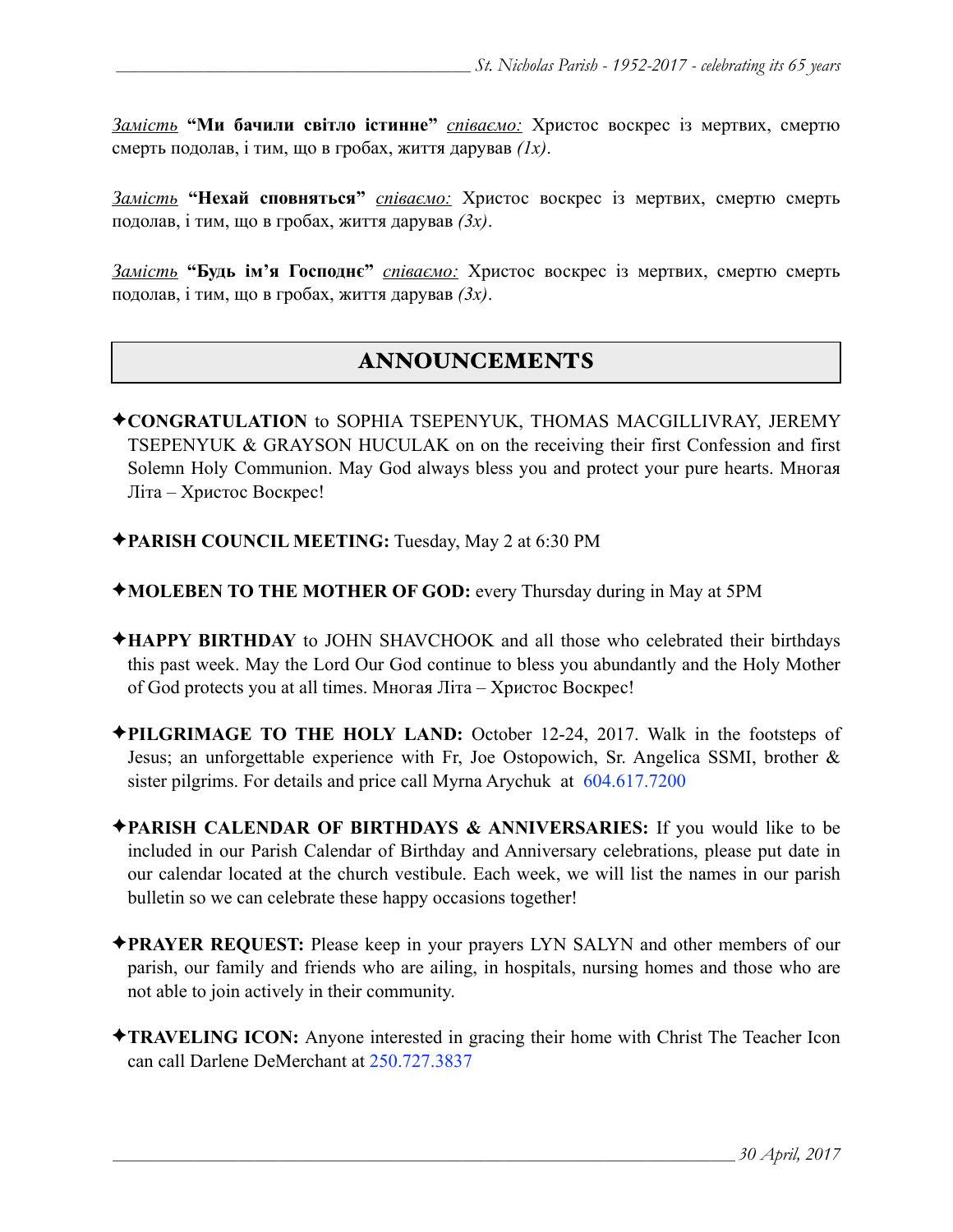- ✦**JOIN OUR CHOIR:** Do you enjoy singing? Please consider joining our St Nicholas Parish Choir and remember that we ALWAYS looking for new members! Contact Motria Koropecky for details at 250.658.3051
- ✦**CATECHISM ANNOUNCEMENT:** "*And they were bringing to Him also the infants, in order that He may be touching them; but after the disciples saw it, they rebuked them. But Jesus called them to Himself and said, Let alone the little children to come to Me, and cease hindering them; for of such is the kingdom of God*." We are happy to welcome all children to our St. Nicholas The Wonderworker catechism program. Weekly classes are scheduled Sunday morning during Divine Liturgy. We want your children to learn more about their Catholic faith, sacred scripture, feast days, and religious practices and customs of the Ukrainian Catholic church. If you have any questions, please do not hesitate to contact Marian Chalifoux at 250.507.1005
- ✦**THRIFTY'S PRE-PAID FOOD CARDS** We all have to buy groceries. Why not have 6% of it returned back to the church at no extra charge! Cards are available in \$100, \$200, and \$500 denominations. Talk to Alec after today's liturgy to pre- order your cards. We need to sell A LOT of them! We encourage you to consider purchasing them for yourselves as gifts too.
- ✦**SUNDAY COFFEE VOLUNTEERS** act as hosts and serve light refreshments following the Sunday morning Divine Liturgy, providing an opportunity for the faithful to socialize with friends and visitors following their shared worship experience. We thank all of our parishioners who kind volunteer to serve refreshments. Whether you are new to the Parish, or are a longtime members, please join us for coffee.
- ✦**BE A STEWARD:** Have you ever wondered what more can you do to help our parish? Here are some suggestions: **Steward** of property security; **Steward** of grounds cleaning; **Steward** of cleaning church; **Steward** of church linen; **Steward** of outreach; **Steward** of caring; **Steward** of prayer; **Steward** of service. Quite often, our homebound or senior members, once active in their younger years, want to find purpose in their senior years. It's not only about doing but about "BEING" present to others. Contact Fr. Yuriy **OR** Darlene DeMerchant for more information. You will be amazed how "BEING" can make a difference.
- ✦**APRIL 23, SUNDAY DONATIONS:** Vigil lights: \$19.00; Loose collection: \$60.00; Envelope collection: \$845.00; Pre-authorized donations Apr 17 to Apr 23: \$120.00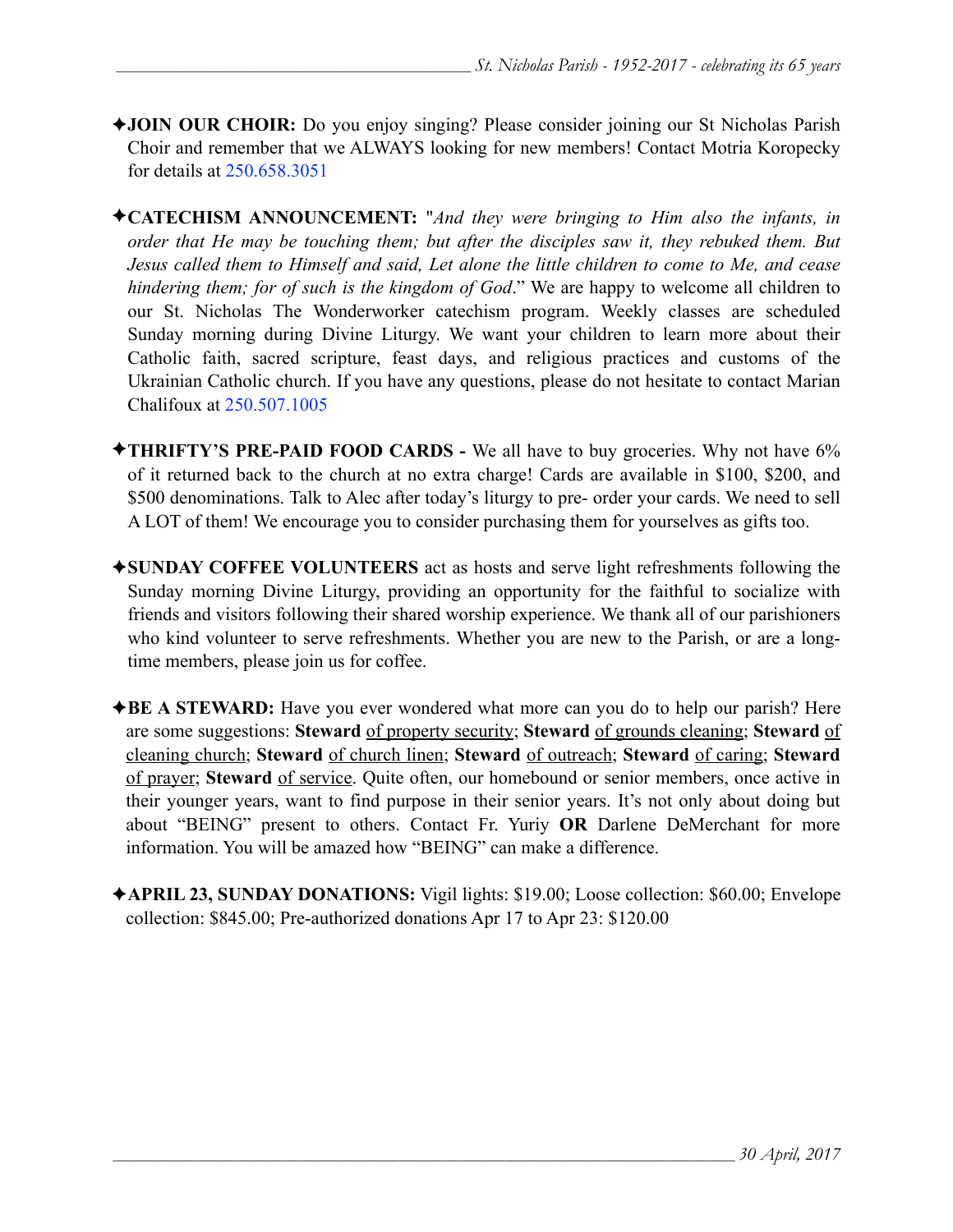# CAMP SAINT VOLODYMYR; AUGUST 20-27

## MARK YOUR CALENDARS

 The purpose of camp is to provide an opportunity for youth to experience God through nature and the companionship of others. Children will experience Ukrainian language and culture during camp along with games, religious activities, hikes, sports, arts and crafts, camp fires, water activities and other summer camp activities.

 This marks the 34th year of our Ukrainian Catholic Summer Camp. Camp will take place in Kelowna at the OAC facility. Camp offers a wide range of activities for campers aged 7-15 (as of December 31, 2017). Registration will be available online via Eventbrite "Camp St. Volodymyr BC 2017." Early bird registration Ends July 6, 2017.

### WAYS TO HELP

VOLUNTEER: Camp St. Volodymyr is a nonprofit camp, run on a volunteer basis. If you are interested in helping at this year's camp as a counsellor, chef, arts & crafts or cultural coordinator please contact Jennifer. Applications forms for counsellors are due May 15, 2017. All volunteers will be subject to a criminal records check and must sign the camp code of conduct.

DONATE: We are always happy to accept food donations of vegetables, fruits, cereals, and treats for children such as cakes, cookies, as well as monetary donations. Tax receipts can be issued with donations of \$25 or more.

*For more information contact Jennifer Caldwell @ 604.220.0584 or [jennsawka@hotmail.com.](mailto:jennsawka@hotmail.com) Visit our webpage via [www.nweparchy.ca](http://www.nweparchy.ca)*

# NEW BISHOP OF ST. NICHOLAS EPARCHY OF CHICAGO



 The Holy Father has appointed as bishop of the eparchy of Saint Nicholas of Chicago of the Ukrainians (USA) His Excellency Most Rev. Venedykt (Valery) Aleksiychuk, M.S.U., transferring him from the titular see of Germaniciana and the office of auxiliary of the Archeparchy of Lviv of the Ukrainians.

Most Rev. Venedykt Aleksiychuk, M.S.U. was born on 1 January 1968 in the village of Borshchivka, in the region of Rivne, Ukraine. He attended the major seminary of Drohobych and on 29 March 1992 he was